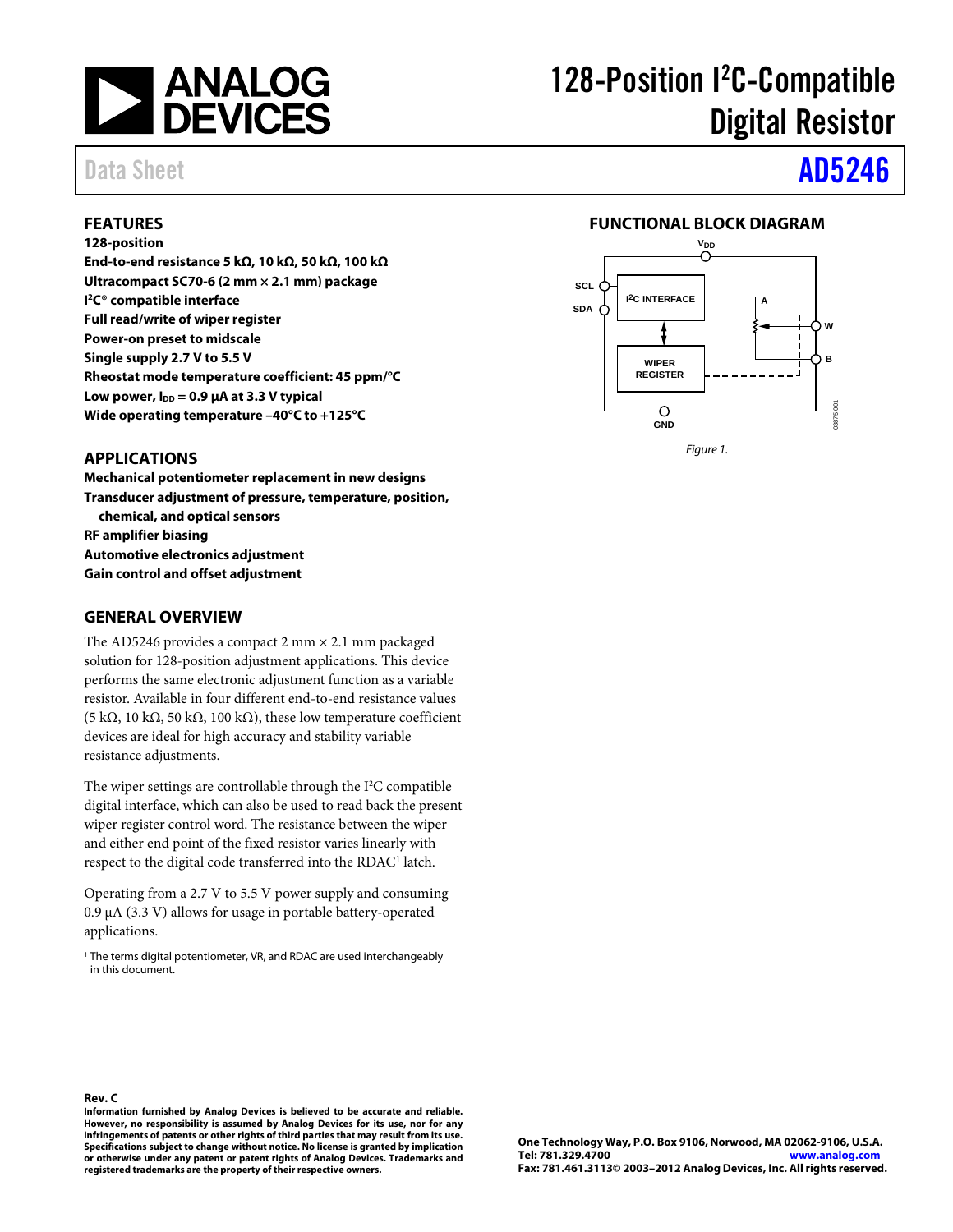## TABLE OF CONTENTS

| Electrical Characteristics-10 k $\Omega$ , 50 k $\Omega$ , 100 k $\Omega$ Versions  4 |
|---------------------------------------------------------------------------------------|
|                                                                                       |
|                                                                                       |
|                                                                                       |
|                                                                                       |
|                                                                                       |
|                                                                                       |
|                                                                                       |
|                                                                                       |

## **REVISION HISTORY**

## **5/12—Rev. B to Rev. C**

| Changes to Features and General Description Sections 1 |  |
|--------------------------------------------------------|--|
|                                                        |  |
|                                                        |  |
|                                                        |  |
|                                                        |  |
|                                                        |  |

### **8/09—Rev. A to Rev. B**

| Changes to Power Supply Sensitivity Parameter 3 |  |
|-------------------------------------------------|--|
|                                                 |  |
|                                                 |  |

## **7/05—Rev. 0 to Rev. A**

| Moved Pin Configuration and Function Descriptions7 |  |
|----------------------------------------------------|--|
|                                                    |  |
|                                                    |  |
|                                                    |  |
|                                                    |  |

**9/03—Revision 0: Initial Version**

| Level Shifting for Bidirectional Interface 14 |  |
|-----------------------------------------------|--|
|                                               |  |
|                                               |  |
|                                               |  |
|                                               |  |
|                                               |  |
| Constant Bias to Retain Resistance Setting 15 |  |
|                                               |  |
|                                               |  |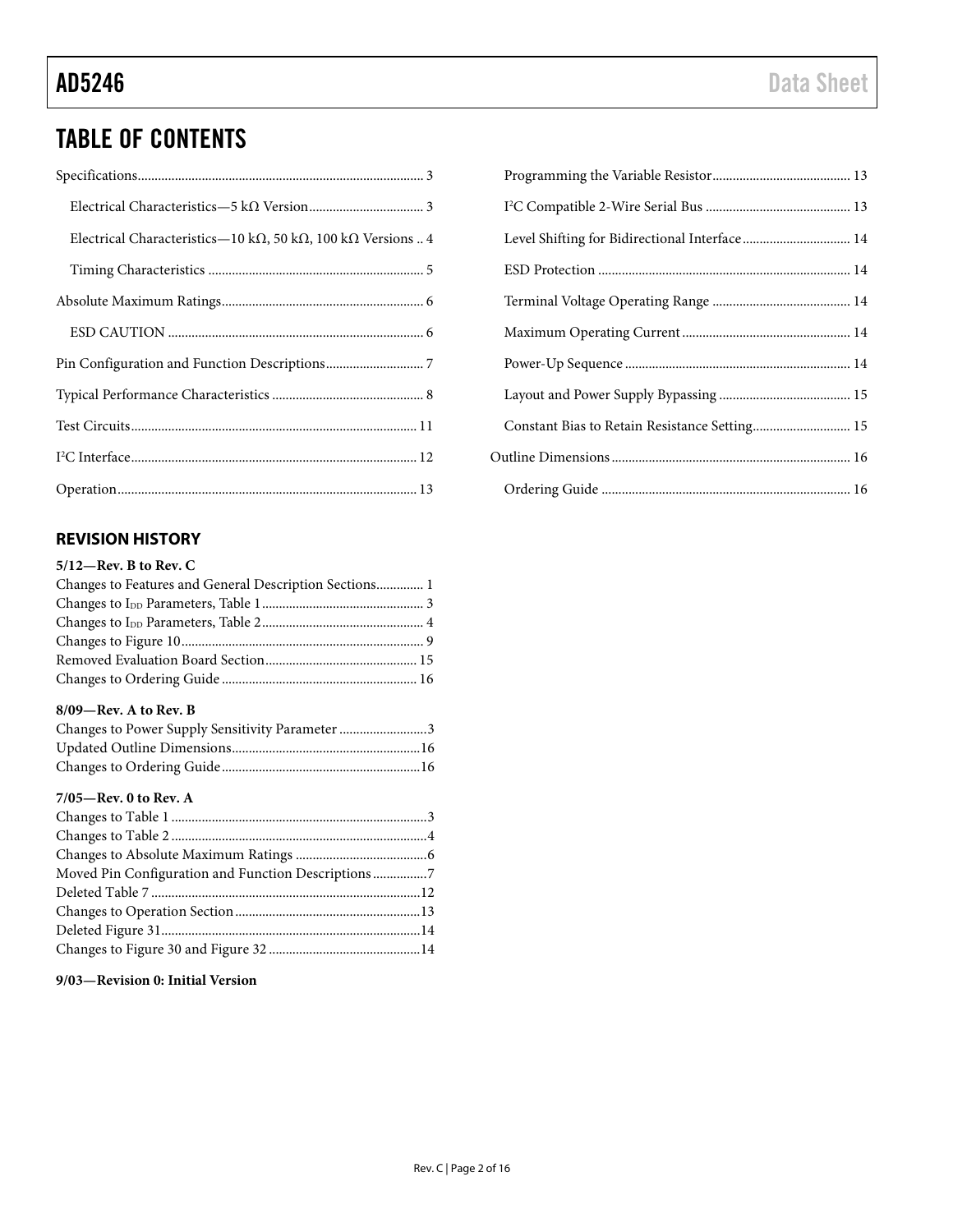## <span id="page-2-0"></span>**SPECIFICATIONS**

## <span id="page-2-1"></span>**ELECTRICAL CHARACTERISTICS—5 kΩ VERSION**

 $V_{\text{DD}} = 5$  V  $\pm$  10% or 3 V  $\pm$  10%;  $V_{\text{A}} = +V_{\text{DD}}$ ; -40°C < T<sub>A</sub> < +125°C, unless otherwise noted.

### **Table 1.**

| <b>Parameter</b>                                | Symbol                            | <b>Conditions</b>                                    | Min        | Type <sup>1</sup> | <b>Max</b>      | Unit           |
|-------------------------------------------------|-----------------------------------|------------------------------------------------------|------------|-------------------|-----------------|----------------|
| DC CHARACTERISTICS-RHEOSTAT MODE                |                                   |                                                      |            |                   |                 |                |
| Resistor Differential Nonlinearity <sup>2</sup> | R-DNL                             | <b>R</b> w <sub>B</sub>                              | $-1.5$     | ±0.1              | $+1.5$          | <b>LSB</b>     |
| Resistor Integral Nonlinearity <sup>2</sup>     | R-INL                             | <b>R</b> <sub>WB</sub>                               | $-4$       | $\pm 0.75$        | $+4$            | <b>LSB</b>     |
| Nominal Resistor Tolerance <sup>3</sup>         | $\Delta$ R <sub>AB</sub>          | $T_A = 25^{\circ}C$                                  | $-30$      |                   | $+30$           | $\%$           |
| Resistance Temperature Coefficient              | $(\Delta R_{AB}/R_{AB})/\Delta T$ | Wiper $=$ no connect                                 |            | 45                |                 | ppm/°C         |
| R <sub>WB</sub>                                 | R <sub>WB</sub>                   | $Code = 0x00, VDD = 5 V$                             |            | 75                | 150             | Ω              |
|                                                 |                                   | $Code = 0x00, VDD = 2.7 V$                           |            | 150               | 400             | Ω              |
| <b>RESISTOR TERMINALS</b>                       |                                   |                                                      |            |                   |                 |                |
| Voltage Range <sup>4</sup>                      | $V_{B, W}$                        |                                                      | <b>GND</b> |                   | V <sub>DD</sub> | $\vee$         |
| Capacitance <sup>5</sup> B                      | $C_B$                             | $f = 1$ MHz, measured to GND, code = 0x40            |            | 45                |                 | pF             |
| Capacitance <sup>5</sup> W                      | C <sub>w</sub>                    | $f = 1$ MHz, measured to GND, code = 0x40            |            | 60                |                 | pF             |
| Common-Mode Leakage                             | I <sub>CM</sub>                   |                                                      |            | $\mathbf{1}$      |                 | nA             |
| DIGITAL INPUTS AND OUTPUTS                      |                                   |                                                      |            |                   |                 |                |
| Input Logic High                                | V <sub>IН</sub>                   | $V_{DD} = 5 V$                                       | 2.4        |                   |                 | V              |
| Input Logic Low                                 | V <sub>IL</sub>                   | $V_{DD} = 5 V$                                       |            |                   | 0.8             | V              |
| Input Logic High                                | V <sub>H</sub>                    | $V_{DD} = 3 V$                                       | 2.1        |                   |                 | $\vee$         |
| Input Logic Low                                 | $V_{\parallel}$                   | $V_{DD} = 3 V$                                       |            |                   | 0.6             | v              |
| Input Current                                   | Iπ                                | $V_{IN}$ = 0 V or 5 V                                |            |                   | ±1              | μA             |
| Input Capacitance <sup>5</sup>                  | $C_{IL}$                          |                                                      |            | 5                 |                 | pF             |
| POWER SUPPLIES                                  |                                   |                                                      |            |                   |                 |                |
| Power Supply Range                              | <b>V</b> <sub>DD</sub> RANGE      |                                                      | 2.7        |                   | 5.5             | $\vee$         |
| <b>Supply Current</b>                           | <b>I</b> <sub>DD</sub>            | $V_{DD} = 5.5 V; V_{IH} = V_{DD}$ or $V_{IL} = GND$  |            | 3                 | $\overline{7}$  | μA             |
|                                                 |                                   | $V_{DD} = 5 V$ : $V_{IH} = V_{DD}$ or $V_{II} = GND$ |            | 2.5               | 5.2             | μA             |
|                                                 |                                   | $V_{DD} = 3.3 V: V_H = V_{DD}$ or $V_H = GND$        |            | 0.9               | $\overline{2}$  | μA             |
| Power Dissipation <sup>6</sup>                  | P <sub>DISS</sub>                 | $V_{IH} = 5 V$ or $V_{IL} = 0 V$ , $V_{DD} = 5 V$    |            |                   | 40              | μW             |
| Power Supply Sensitivity                        | <b>PSSR</b>                       | $V_{DD}$ = +5 V $\pm$ 10%, code = midscale           |            | ±0.01             | ±0.025          | $% /$ %        |
| DYNAMIC CHARACTERISTICS <sup>5, 7</sup>         |                                   |                                                      |            |                   |                 |                |
| Bandwidth -3 dB                                 | BW 5K                             | $R_{AB} = 5 k\Omega$ , code = 0x40                   |            | 1.2               |                 | <b>MHz</b>     |
| <b>Total Harmonic Distortion</b>                | <b>THD<sub>w</sub></b>            | $V_A = 1 V$ rms, $V_B = 0 V$ , $f = 1 kHz$           |            | 0.05              |                 | $\%$           |
| V <sub>w</sub> Settling Time                    | ts                                | $V_A = 5 V$ , $\pm$ 1 LSB error band                 |            |                   |                 | μs             |
| <b>Resistor Noise Voltage Density</b>           | <b>e<sub>N</sub></b> WB           | $R_{WB} = 2.5 k\Omega$ , $R_s = 0 \Omega$            |            | 6                 |                 | $nV/\sqrt{Hz}$ |

<sup>1</sup> Typical specifications represent average readings at 25°C and  $V_{DD} = 5$  V.

<sup>2</sup> Resistor position nonlinearity error R-INL is the deviation from an ideal value measured between the maximum resistance and the minimum resistance wiper positions. R-DNL measures the relative step change from ideal between successive tap positions. Parts are guaranteed monotonic.

 $3$  Code = 0x7F.

<sup>4</sup> Resistor Terminal A and Resistor Terminal W have no limitations on polarity with respect to each other.

<sup>5</sup> Guaranteed by design; not subject to production test.

 $6 P_{DISS}$  is calculated from ( $I_{DD} \times V_{DD}$ ). CMOS logic level inputs result in minimum power dissipation.

 $7 V_{DD} = 5 V$ .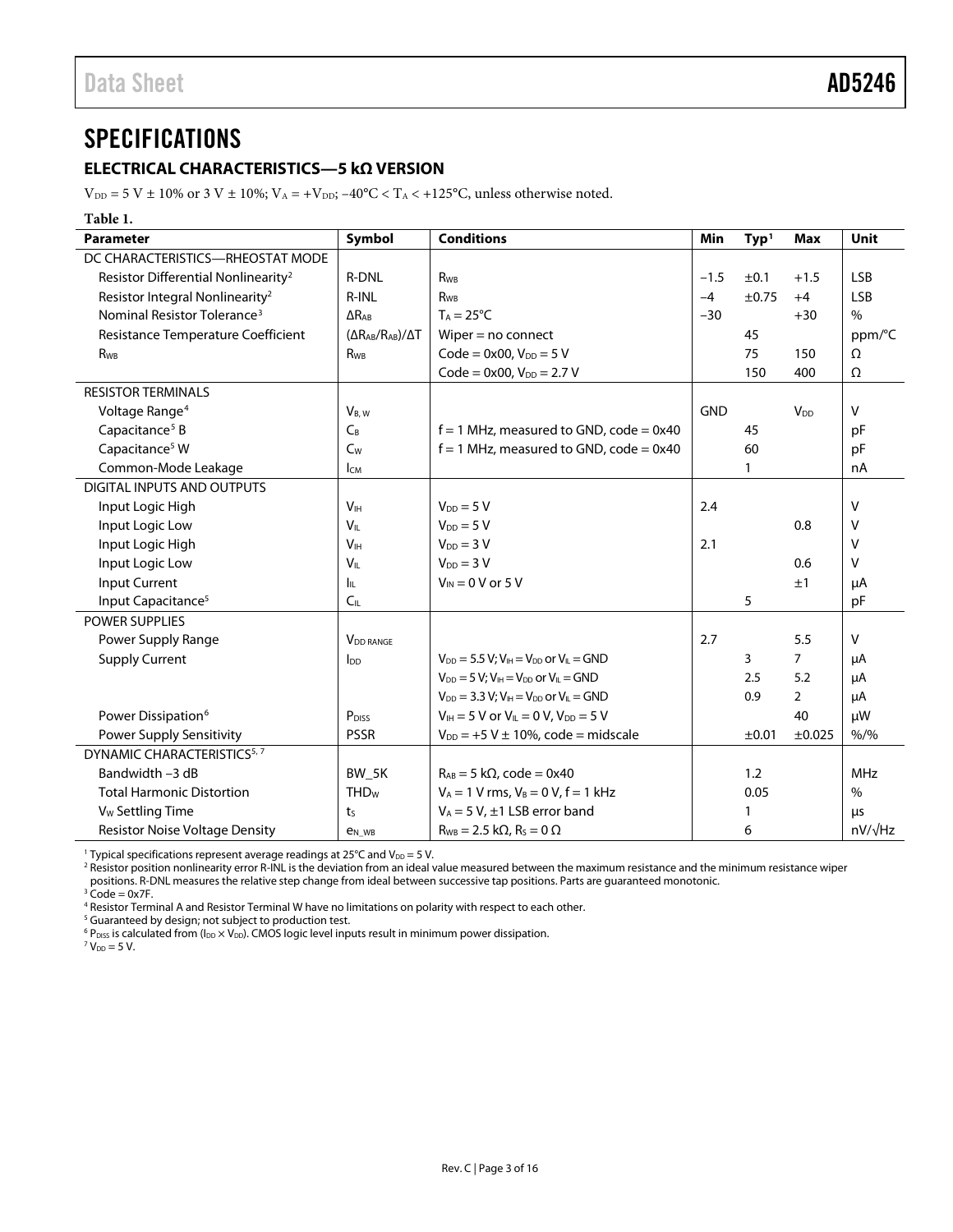## <span id="page-3-0"></span>**ELECTRICAL CHARACTERISTICS—10 kΩ, 50 kΩ, 100 kΩ VERSIONS**

 $\rm V_{\rm DD}$  = 5 V  $\pm$  10% or 3 V  $\pm$  10%;  $\rm V_{\rm A}$  = V<sub>DD</sub>; –40°C < T<sub>A</sub> < +125°C, unless otherwise noted.

**Table 2.**

| <b>Parameter</b>                                  | Symbol                            | <b>Conditions</b>                                                     | Min        | Type <sup>1</sup> | Max                    | <b>Unit</b>    |
|---------------------------------------------------|-----------------------------------|-----------------------------------------------------------------------|------------|-------------------|------------------------|----------------|
| DC CHARACTERISTICS, RHEOSTAT MODE                 |                                   |                                                                       |            |                   |                        |                |
| Resistor Differential Nonlinearity <sup>2</sup>   | <b>R-DNL</b>                      | $R_{WB}$ , $V_A$ = no connect                                         | $-1$       | ±0.1              | $+1$                   | <b>LSB</b>     |
| Resistor Integral Nonlinearity <sup>2</sup>       | R-INL                             | $R_{WB}$ , $V_A$ = no connect                                         | $-2$       | ±0.25             | $+2$                   | <b>LSB</b>     |
| Nominal Resistor Tolerance <sup>3</sup>           | $\Delta R_{AB}$                   | $T_A = 25^{\circ}C$                                                   | $-20$      |                   | $+20$                  | $\frac{0}{0}$  |
| Resistance Temperature Coefficient                | $(\Delta R_{AB}/R_{AB})/\Delta T$ | Wiper $=$ no connect                                                  |            | 45                |                        | ppm/°C         |
| R <sub>WB</sub>                                   | <b>R</b> <sub>wB</sub>            | Code=0x00, $V_{DD} = 5 V$                                             |            | 75                | 150                    | Ω              |
|                                                   |                                   | Code=0x00, $V_{DD} = 2.7 V$                                           |            | 150               | 400                    | Ω              |
| <b>RESISTOR TERMINALS</b>                         |                                   |                                                                       |            |                   |                        |                |
| Voltage Range <sup>4</sup>                        | $V_{B, W}$                        |                                                                       | <b>GND</b> |                   | <b>V</b> <sub>DD</sub> | V              |
| Capacitance <sup>5</sup> B                        | $C_B$                             | $f = 1$ MHz, measured to GND, code = 0x40                             |            | 45                |                        | pF             |
| Capacitance <sup>5</sup> W                        | C <sub>w</sub>                    | $f = 1$ MHz, measured to GND, code = 0x40                             |            | 60                |                        | pF             |
| Common-Mode Leakage                               | <b>Ісм</b>                        |                                                                       |            | $\mathbf{1}$      |                        | nA             |
| DIGITAL INPUTS AND OUTPUTS                        |                                   |                                                                       |            |                   |                        |                |
| Input Logic High                                  | V <sub>IH</sub>                   | $V_{DD} = 5 V$                                                        | 2.4        |                   |                        | V              |
| Input Logic Low                                   | V <sub>IL</sub>                   | $V_{DD} = 5 V$                                                        |            |                   | 0.8                    | V              |
| Input Logic High                                  | V <sub>IH</sub>                   | $V_{DD} = 3 V$                                                        | 2.1        |                   |                        | V              |
| Input Logic Low                                   | $V_{\text{IL}}$                   | $V_{DD} = 3 V$                                                        |            |                   | 0.6                    | v              |
| Input Current                                     | h.                                | $V_{IN}$ = 0 V or 5 V                                                 |            |                   | ±1                     | μA             |
| Input Capacitance <sup>5</sup>                    | C <sub>IL</sub>                   |                                                                       |            | 5                 |                        | pF             |
| <b>POWER SUPPLIES</b>                             |                                   |                                                                       |            |                   |                        |                |
| Power Supply Range                                | <b>VDD RANGE</b>                  |                                                                       | 2.7        |                   | 5.5                    | V              |
| <b>Supply Current</b>                             | $I_{DD}$                          | $V_{DD} = 5.5 V; V_{IH} = V_{DD}$ or $V_{II} = GND$                   |            | 3                 | $\overline{7}$         | μA             |
|                                                   |                                   | $V_{DD} = 5 V$ ; $V_{IH} = V_{DD}$ or $V_{IL} = GND$                  |            | 2.5               | 5.2                    | μA             |
|                                                   |                                   | $V_{DD} = 3.3 V: V_H = V_{DD}$ or $V_H = GND$                         |            | 0.9               | $\overline{2}$         | μA             |
| Power Dissipation <sup>6</sup>                    | P <sub>DISS</sub>                 | $V_{IH} = 5 V$ or $V_{IL} = 0 V$ , $V_{DD} = 5 V$                     |            |                   | 40                     | μW             |
| <b>Power Supply Sensitivity</b>                   | <b>PSSR</b>                       | $V_{DD}$ = +5 V $\pm$ 10%, code = midscale                            |            | ±0.01             | ±0.02                  | $% /$ %        |
| DYNAMIC CHARACTERISTICS <sup>5, 7</sup>           |                                   |                                                                       |            |                   |                        |                |
| Bandwidth -3 dB                                   | <b>BW</b>                         | $R_{AB}$ = 10 k $\Omega$ /50 k $\Omega$ /100 k $\Omega$ , code = 0x40 |            | 600/100/40        |                        | kHz            |
| <b>Total Harmonic Distortion</b>                  | <b>THD<sub>w</sub></b>            | $V_A = 1$ V rms, f = 1 kHz, $R_{AB} = 10$ k $\Omega$                  |            | 0.05              |                        | $\%$           |
| V <sub>w</sub> Settling Time (10 kΩ/50 kΩ/100 kΩ) | ts                                | $V_A = 5 V \pm 1$ LSB error band                                      |            | 2                 |                        | μs             |
| <b>Resistor Noise Voltage Density</b>             | <b>e</b> <sub>N</sub> WB          | $R_{WB} = 5 k\Omega$ , $R_S = 0$                                      |            | 9                 |                        | $nV/\sqrt{Hz}$ |

<sup>1</sup> Typical specifications represent average readings at 25°C and V<sub>DD</sub> = 5 V.

<sup>2</sup> Resistor position nonlinearity error R-INL is the deviation from an ideal value measured between the maximum resistance and the minimum resistance wiper positions. R-DNL measures the relative step change from ideal between successive tap positions. Parts are guaranteed monotonic.

 $3$  Code = 0x7F.

<sup>4</sup> Resistor Terminal A and Resistor Terminal W have no limitations on polarity with respect to each other.

<sup>5</sup> Guaranteed by design; not subject to production test.

 $^6$  P<sub>DISS</sub> is calculated from (I<sub>DD</sub>  $\times$  V<sub>DD</sub>). CMOS logic level inputs result in minimum power dissipation.

<sup>7</sup> All dynamic characteristics use  $V_{DD} = 5$  V.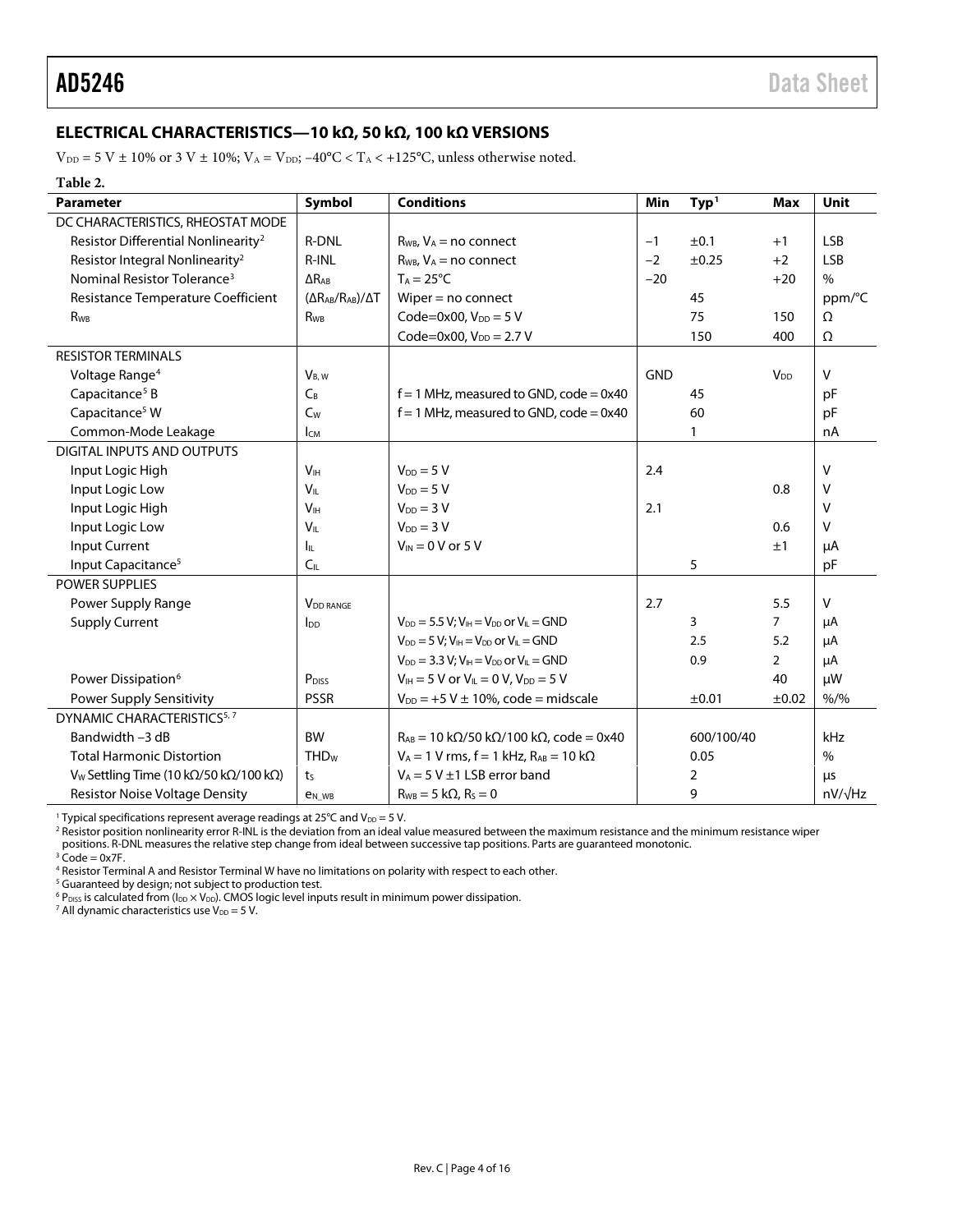## <span id="page-4-0"></span>**TIMING CHARACTERISTICS**

 $\rm V_{\rm DD}$  = 5 V  $\pm$  10% or 3 V  $\pm$  10%;  $\rm V_{\rm A}$  = V<sub>DD</sub>; –40°C < T<sub>A</sub> < +125°C, unless otherwise noted.

### **Table 3.**

| Parameter                                                           | Symbol           | <b>Conditions</b>                           | Min | Type <sup>1</sup> | Max | Unit |
|---------------------------------------------------------------------|------------------|---------------------------------------------|-----|-------------------|-----|------|
| <sup>12</sup> C INTERFACE TIMING CHARACTERISTICS <sup>2, 3, 4</sup> |                  |                                             |     |                   |     |      |
| <b>SCL Clock Frequency</b>                                          | f <sub>scl</sub> |                                             |     |                   | 400 | kHz  |
| t <sub>RUF</sub> Bus Free Time Between STOP and START               | $t_1$            |                                             | 1.3 |                   |     | μs   |
| t <sub>HD:STA</sub> Hold Time (Repeated START)                      | t <sub>2</sub>   | After this period, the first clock pulse is |     |                   |     |      |
|                                                                     |                  | generated                                   | 0.6 |                   |     | μs   |
| trow Low Period of SCL Clock                                        | t3               |                                             | 1.3 |                   |     | μs   |
| t <sub>HIGH</sub> High Period of SCL Clock                          | t4               |                                             | 0.6 |                   | 50  | μs   |
| t <sub>susta</sub> Setup Time for Repeated START Condition          | t <sub>5</sub>   |                                             | 0.6 |                   |     | μs   |
| t <sub>HD:DAT</sub> Data Hold Time                                  | t <sub>6</sub>   |                                             |     |                   | 0.9 | μs   |
| t <sub>su:DAT</sub> Data Setup Time                                 | t7               |                                             | 100 |                   |     | ns   |
| t <sub>F</sub> Fall Time of Both SDA and SCL Signals                | ts               |                                             |     |                   | 300 | ns   |
| $t_R$ Rise Time of Both SDA and SCL Signals                         | t,               |                                             |     |                   | 300 | ns   |
| t <sub>su:STO</sub> Setup Time for STOP Condition                   | $t_{10}$         |                                             | 0.6 |                   |     | μs   |

<sup>1</sup> Typical specifications represent average readings at 25°C and  $V_{DD}$  = 5 V.

<sup>2</sup> Guaranteed by design; not subject to production test.

<sup>3</sup> See timing diagrams [\(Figure 26,](#page-11-1) [Figure 27,](#page-11-2) an[d Figure 28\)](#page-11-3) for locations of measured values.<br><sup>4</sup> Specifications apply to all parts.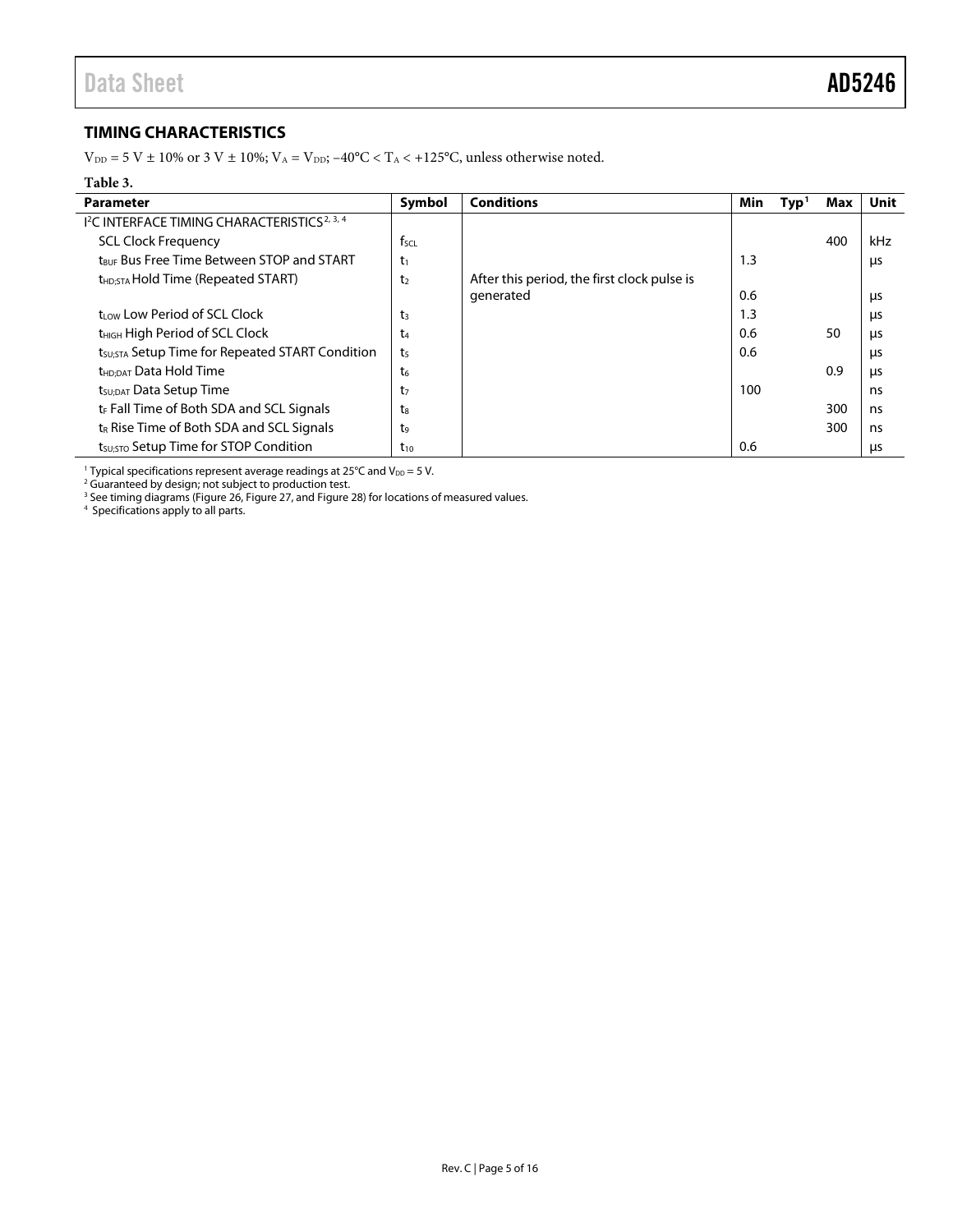## <span id="page-5-0"></span>ABSOLUTE MAXIMUM RATINGS

 $T_A = 25$ °C, unless otherwise noted.

## **Table 4.**

| <b>Parameter</b>                                       | Value                               |
|--------------------------------------------------------|-------------------------------------|
| V <sub>DD</sub> to GND                                 | $-0.3$ V to $+7$ V                  |
| V <sub>A</sub> , V <sub>w</sub> to GND                 | V <sub>DD</sub>                     |
| Terminal Current, A-B, A-W, B-W                        |                                     |
| Pulsed <sup>1</sup>                                    | $\pm 20$ mA                         |
| Continuous                                             | $+5 \text{ mA}$                     |
| Digital Inputs and Output Voltage to GND               | $0 \text{ V}$ to $V_{DD}$ + 0.3 V   |
| Operating Temperature Range                            | $-40^{\circ}$ C to $+125^{\circ}$ C |
| Maximum Junction Temperature (T <sub>JMAX</sub> )      | $150^{\circ}$ C                     |
| Storage Temperature                                    | $-65^{\circ}$ C to $+150^{\circ}$ C |
| Lead Temperature (Soldering, 10 sec)                   | $300^{\circ}$ C                     |
| Thermal Resistance <sup>2</sup> $\theta_{IA}$ : SC70-6 | $340^{\circ}$ C/W                   |

<sup>1</sup> Maximum terminal current is bounded by the maximum current handling of the switches, maximum power dissipation of the package, and maximum applied voltage across any two of the A, B, and W terminals at a given resistance.

<sup>2</sup> Package power dissipation =  $(T_{JMAX} - T_A)/\theta_{JA}$ .

Stresses above those listed under Absolute Maximum Ratings may cause permanent damage to the device. This is a stress rating only; functional operation of the device at these or any other conditions above those indicated in the operational section of this specification is not implied. Exposure to absolute maximum rating conditions for extended periods may affect device reliability.

## <span id="page-5-1"></span>**ESD CAUTION**

ESD (electrostatic discharge) sensitive device. Electrostatic charges as high as 4000 V readily accumulate on the human body and test equipment and can discharge without detection. Although this product features proprietary ESD protection circuitry, permanent damage may occur on devices subjected to high energy electrostatic discharges. Therefore, proper ESD precautions are recommended to avoid performance degradation or loss of functionality.

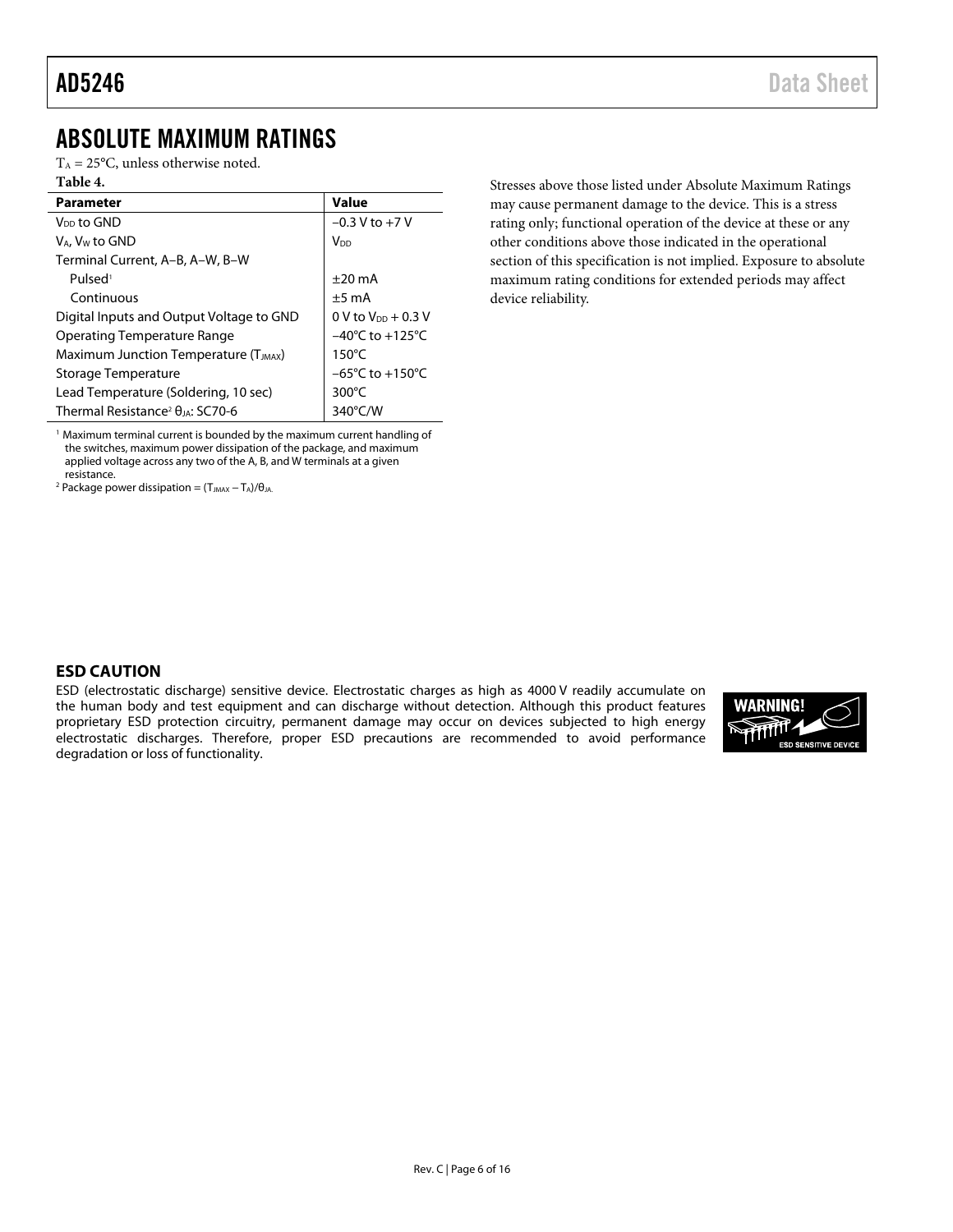## <span id="page-6-0"></span>PIN CONFIGURATION AND FUNCTION DESCRIPTIONS



*Figure 2. Pin Configuration*

### **Table 5. Pin Function Descriptions**

| Pin No. | Mnemonic              | <b>Description</b>                           |
|---------|-----------------------|----------------------------------------------|
|         | <b>V<sub>DD</sub></b> | Positive Power Supply.                       |
|         | <b>GND</b>            | Digital Ground.                              |
|         | SCL                   | Serial Clock Input. Positive edge triggered. |
|         | <b>SDA</b>            | Serial Data Input/Output.                    |
|         | W                     | W Terminal.                                  |
|         | B                     | <b>B</b> Terminal.                           |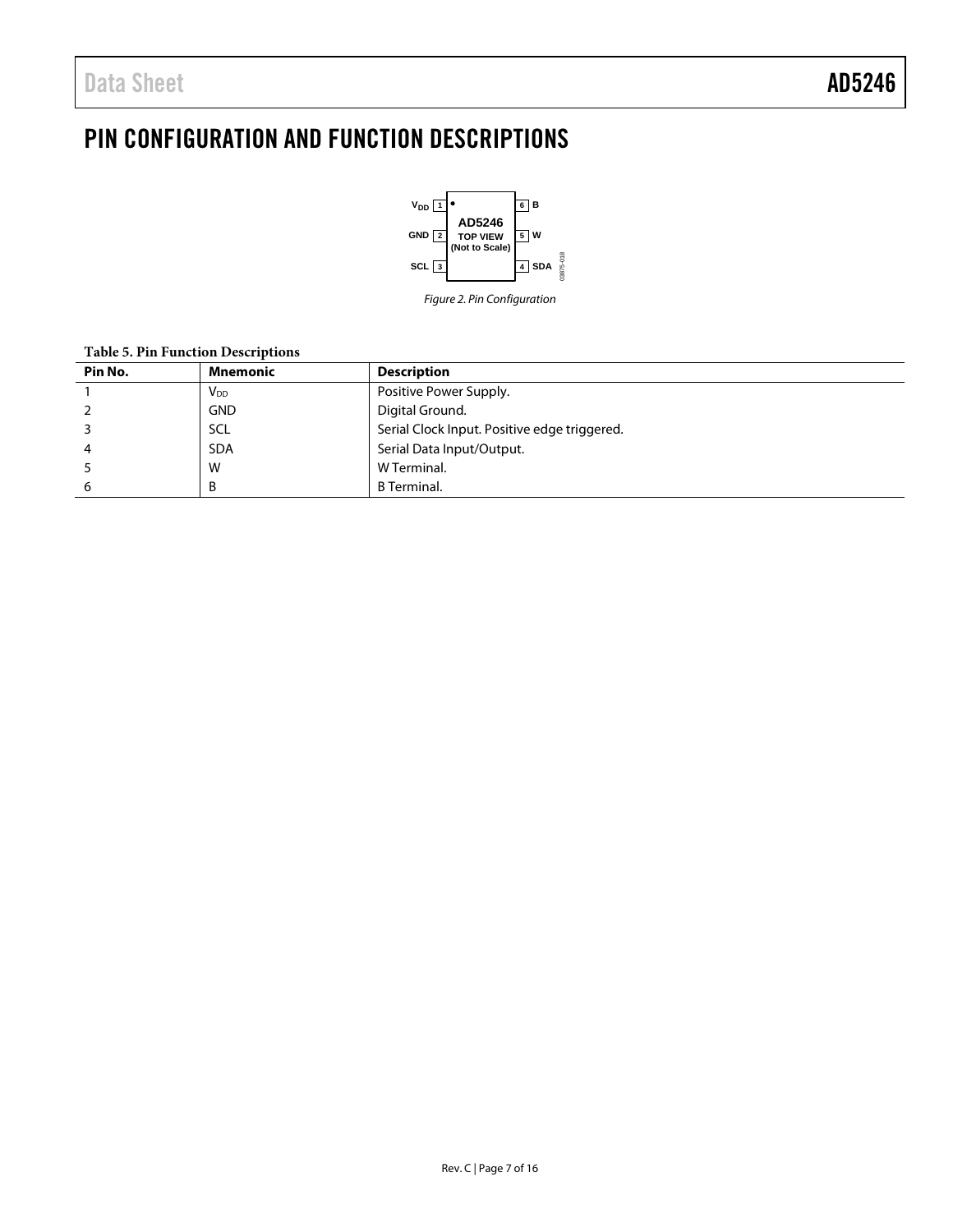## <span id="page-7-0"></span>TYPICAL PERFORMANCE CHARACTERISTICS



*Figure 3. R-INL vs. Code vs. Supply Voltages*



*Figure 4. R-DNL vs. Code vs. Supply Voltages*



*Figure 5. R-INL vs. Code vs. Temperature*



*Figure 6. R-DNL vs. Code vs. Temperature*







*Figure 8. Zero-Scale Error vs. Temperature*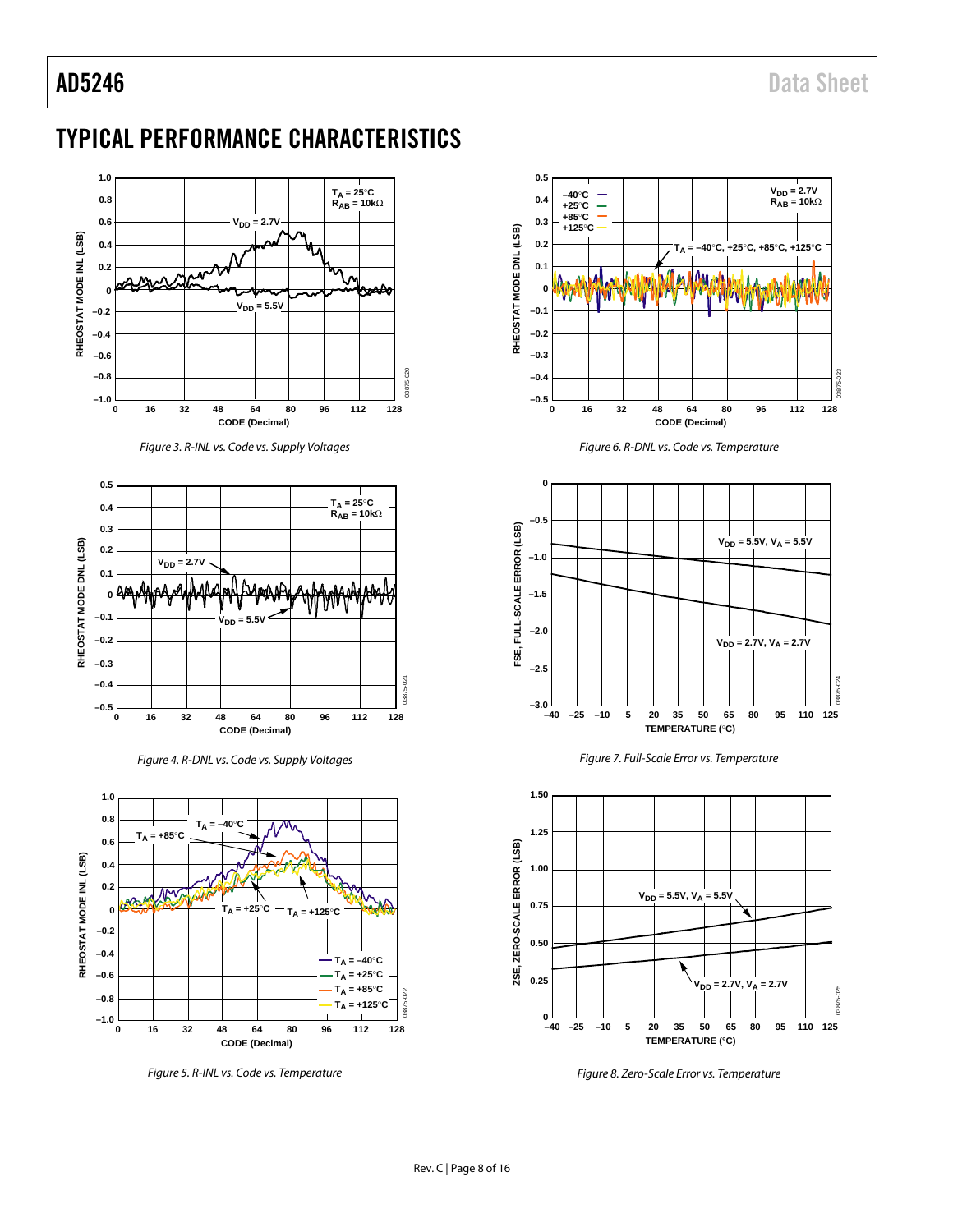## Data Sheet **AD5246**

### **100 DIGITAL INPUTS = 0V CODE = 0x40 10** I<sub>DD</sub>, SUPPLY CURRENT (µA) **IDD, SUPPLY CURRENT (**µ**A)**  $V_{DD} = 5.5V$ **1**  $V_{DD} = 2.7$ **0.1** 03875-026 **0.01 5 20 35 50 65 80 95 110 125 –40 –25 –10 TEMPERATURE (**°**C)**

*Figure 9. Supply Current vs. Temperature*



*Figure 10. Rheostat Mode Tempco ∆RWB/∆T vs. Code*



*Figure 11. Gain vs. Frequency vs. Code, RAB = 5 kΩ*



*Figure 12. Gain vs. Frequency vs. Code, RAB = 10 kΩ*



*Figure 13. Gain vs. Frequency vs. Code, RAB = 50 kΩ*



*Figure 14. Gain vs. Frequency vs. Code, RAB = 100 kΩ*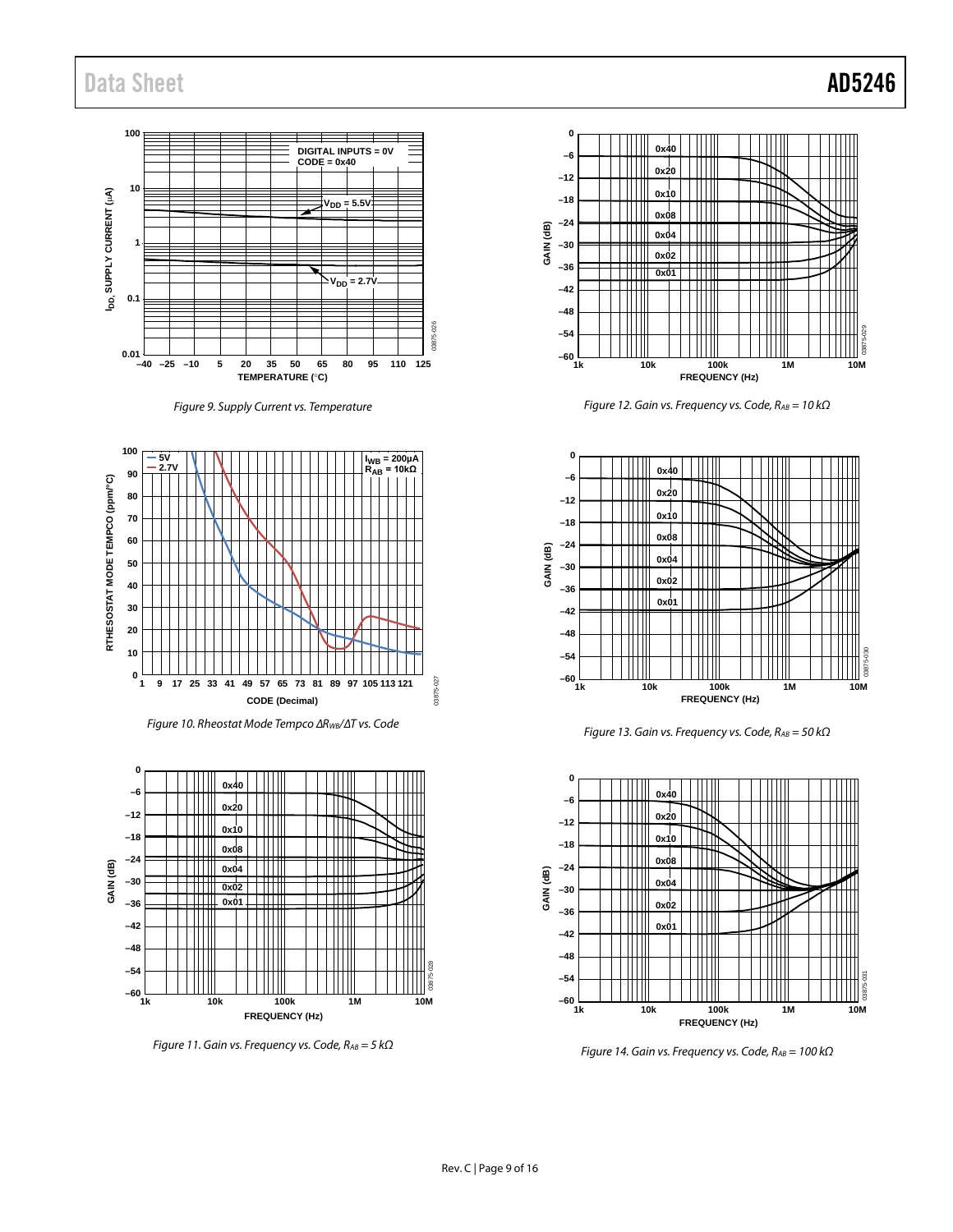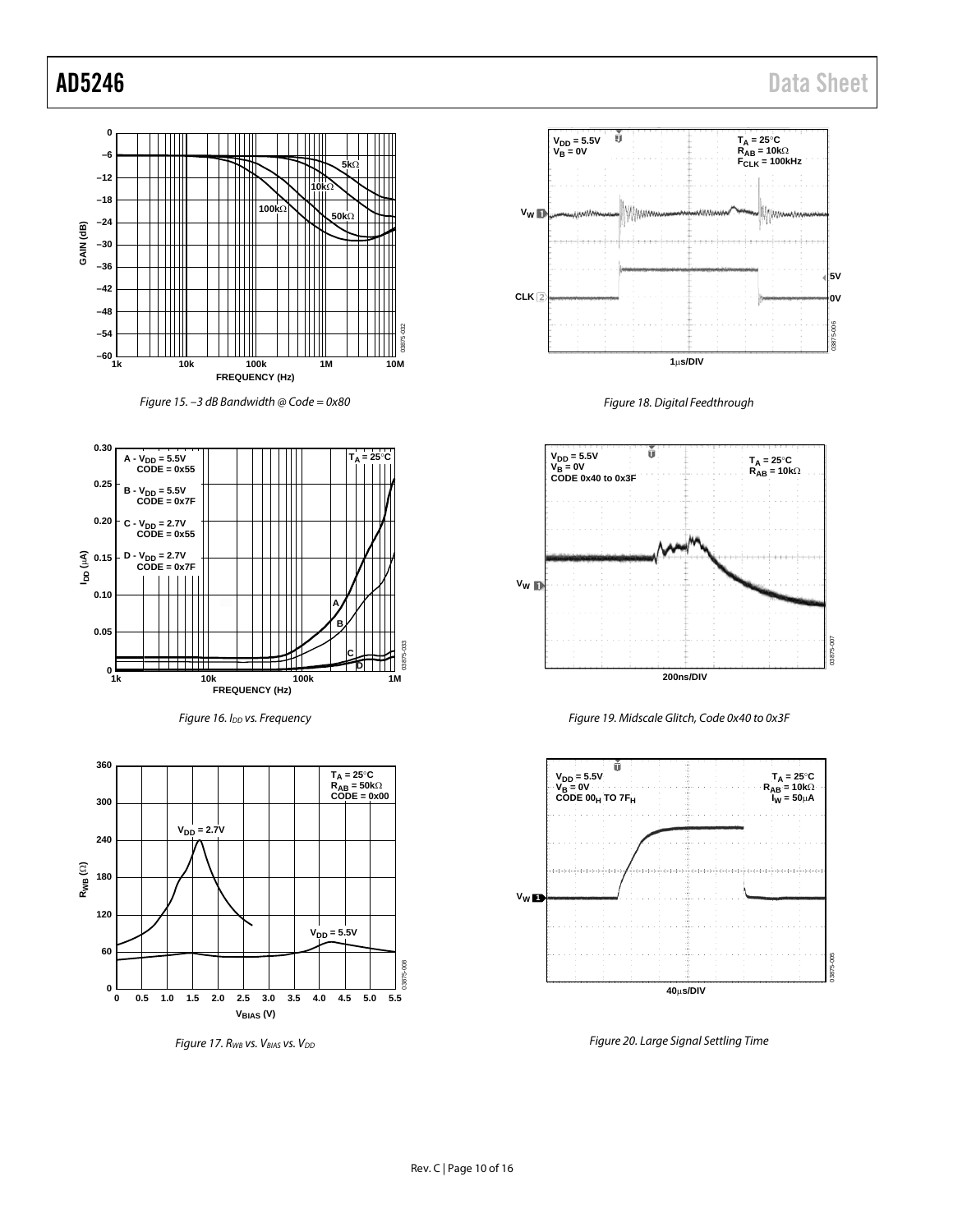## <span id="page-10-0"></span>TEST CIRCUITS

[Figure 21](#page-10-1) t[o Figure 25](#page-10-2) define the test conditions used in the product Specification tables.



<span id="page-10-1"></span>*Figure 21. Test Circuit for Resistor Position Nonlinearity Error (Rheostat Operation; R-INL, R-DNL)*



*Figure 24. Test Circuit for Incremental On Resistance*



*Figure 22. Test Circuit for Power Supply Sensitivity (PSS, PSSR)*



*Figure 23. Test Circuit for Gain vs. Frequency*



<span id="page-10-2"></span>*Figure 25. Test Circuit for Common-Mode Leakage Current*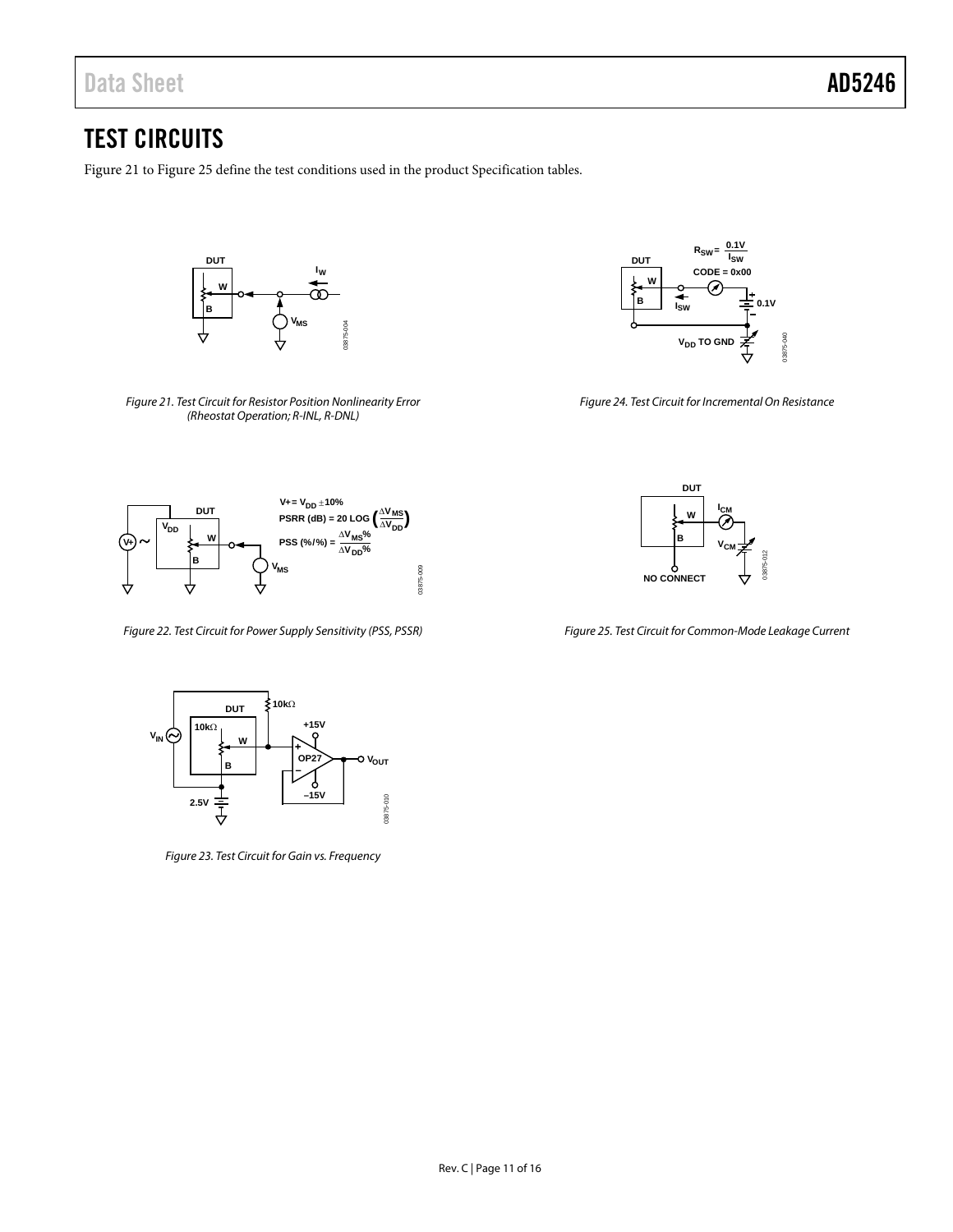## <span id="page-11-0"></span>I 2 C INTERFACE

<span id="page-11-4"></span>

| - | v                                        |  |  |  |  |  |  | -<br>W<br>v v |           | D <sub>6</sub> | $\Gamma$ | $\sim$<br>λΔ | D3 | $\sim$<br>◡ | $\sim$<br>υ | D <sub>0</sub> | n |  |
|---|------------------------------------------|--|--|--|--|--|--|---------------|-----------|----------------|----------|--------------|----|-------------|-------------|----------------|---|--|
|   | <b>Byte</b><br>avrد<br>.adrocc<br>ш<br>. |  |  |  |  |  |  |               | Data Byte |                |          |              |    |             |             |                |   |  |

### <span id="page-11-5"></span>**Table 7. Read Mode**

| -<br>- |                                                   |  |  |  |  |  |           |  |  | D <sub>6</sub> | DE<br>ັບ | D4 | D3 | $\sim$<br>υz | $\sim$<br>ע | D <sub>0</sub> |  |
|--------|---------------------------------------------------|--|--|--|--|--|-----------|--|--|----------------|----------|----|----|--------------|-------------|----------------|--|
|        | くいけつ<br>avrد<br>-------<br>aaar<br>ט ע-<br>$\sim$ |  |  |  |  |  | Data Byte |  |  |                |          |    |    |              |             |                |  |

S = Start Condition.

P = Stop Condition.

A = Acknowledge.

X = Don't Care.

 $\overline{W}$  = Write.

 $R = Read.$ 

D6, D5, D4, D3, D2, D1, D0 = Data Bits.



*Figure 26. I2 C Interface, Detailed Timing Diagram*

<span id="page-11-1"></span>

*Figure 27. Writing to the RDAC Register*

<span id="page-11-3"></span><span id="page-11-2"></span>

*Figure 28. Reading from the RDAC Register*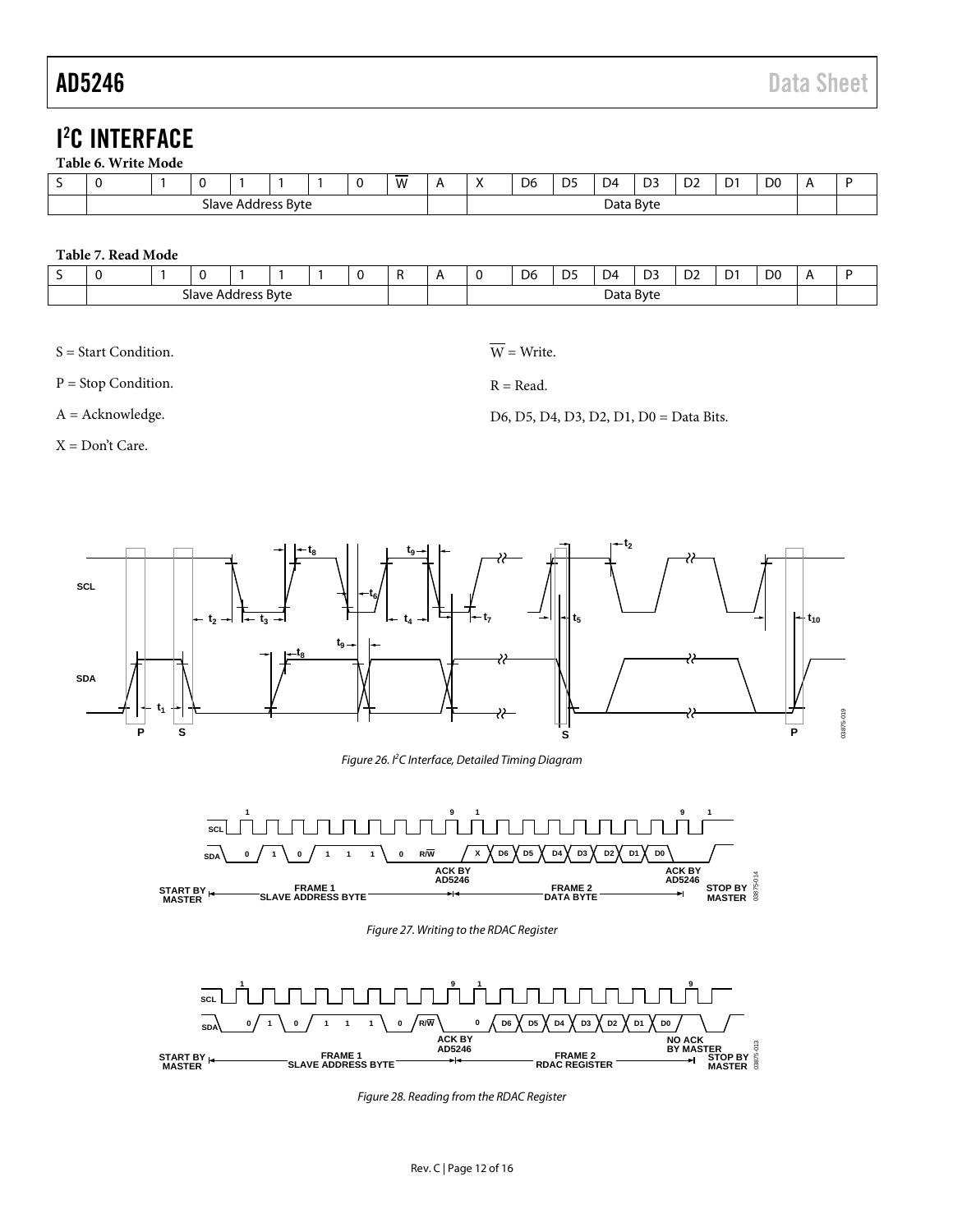## <span id="page-12-0"></span>**OPERATION**

The AD5246 is a 128-position, digitally controlled variable resistor (VR) device.

## <span id="page-12-1"></span>**PROGRAMMING THE VARIABLE RESISTOR** *Rheostat Operation*

The nominal resistance of the RDAC between Terminal A and Terminal B is available in 5 kΩ, 10 kΩ, 50 kΩ, and 100 kΩ. The final two or three digits of the part number determine the nominal resistance value, that is,  $10 \text{ k}\Omega = 10$ ,  $50 \text{ k}\Omega = 50$ . The nominal resistance (RAB) of the VR has 128 contact points accessed by the wiper terminal. The 7-bit data in the RDAC latch is decoded to select one of the 128 possible settings.

The general equation determining the digitally programmed output resistance between W and B is

$$
R_{WB}(D) = \frac{D}{128} \times R_{AB} + 2 \times R_{W}
$$
 (1)

where:

*D* is the decimal equivalent of the binary code loaded in the 7-bit RDAC register.

*RAB* is the end-to-end resistance.

*RW* is the wiper resistance contributed by the on resistance of each internal switch.



*Figure 29. AD5246 Equivalent RDAC Circuit*

Note that in the zero-scale condition, there is a relatively small finite wiper resistance. Care should be taken to limit the current flow between W and B in this state to a maximum pulse current of no more than 20 mA. Otherwise, degradation or possible destruction of the internal switch contact can occur.

Typical device-to-device matching is process lot dependent and may vary by up to ±30%. Since the resistance element is processed in thin-film technology, the temperature coefficient of RAB is only 45 ppm/°C.

## <span id="page-12-2"></span>**I 2 C COMPATIBLE 2-WIRE SERIAL BUS**

The first byte of the AD5246 is a slave address byte (se[e Table 6](#page-11-4) an[d Table 7\)](#page-11-5). It has a 7-bit slave address and an  $R/\overline{W}$  bit. The seven MSBs of the slave address are 0101110 followed by 0 for a write command or 1 to place the device in read mode.

The 2-wire  $I^2C$  serial bus protocol operates as follows:

1. The master initiates data transfer by establishing a START condition, which is when a high-to-low transition on the SDA line occurs while SCL is high (see [Figure 27\)](#page-11-2). The following byte is the slave address byte, which consists of the 7-bit slave address followed by an  $R/\overline{W}$  bit (this bit determines whether data will be read from or written to the slave device).

The slave whose address corresponds to the transmitted address responds by pulling the SDA line low during the ninth clock pulse (this is termed the acknowledge bit). At this stage, all other devices on the bus remain idle while the selected device waits for data to be written to or read from its serial register. If the  $R/\overline{W}$  bit is high, the master reads from the slave device. Conversely, if the  $R/\overline{W}$  bit is low, the master writes to the slave device.

- 2. In write mode, after acknowledgement of the slave address byte, the next byte is the data byte. Data is transmitted over the serial bus in sequences of nine clock pulses (eight data bits followed by an acknowledge bit). The transitions on the SDA line must occur during the low period of SCL and remain stable during the high period of SCL (se[e Table 6\)](#page-11-4).
- 3. In read mode, after acknowledgment of the slave address byte, data is received over the serial bus in sequences of nine clock pulses (a slight difference from the write mode where eight data bits are followed by an acknowledge bit). Similarly, the transitions on the SDA line must occur during the low period of SCL and remain stable during the high period of SCL (see [Figure 28\)](#page-11-3).
- When all data bits have been read or written, a STOP condition is established by the master. A STOP condition is defined as a low-to-high transition on the SDA line while SCL is high. In write mode, the master pulls the SDA line high during the tenth clock pulse to establish a STOP condition (see [Figure 27\)](#page-11-2). In read mode, the master issues a No Acknowledge for the ninth clock pulse (that is, the SDA line remains high). The master then brings the SDA line low before the tenth clock pulse, which goes high to establish a STOP condition (see [Figure 28\)](#page-11-3).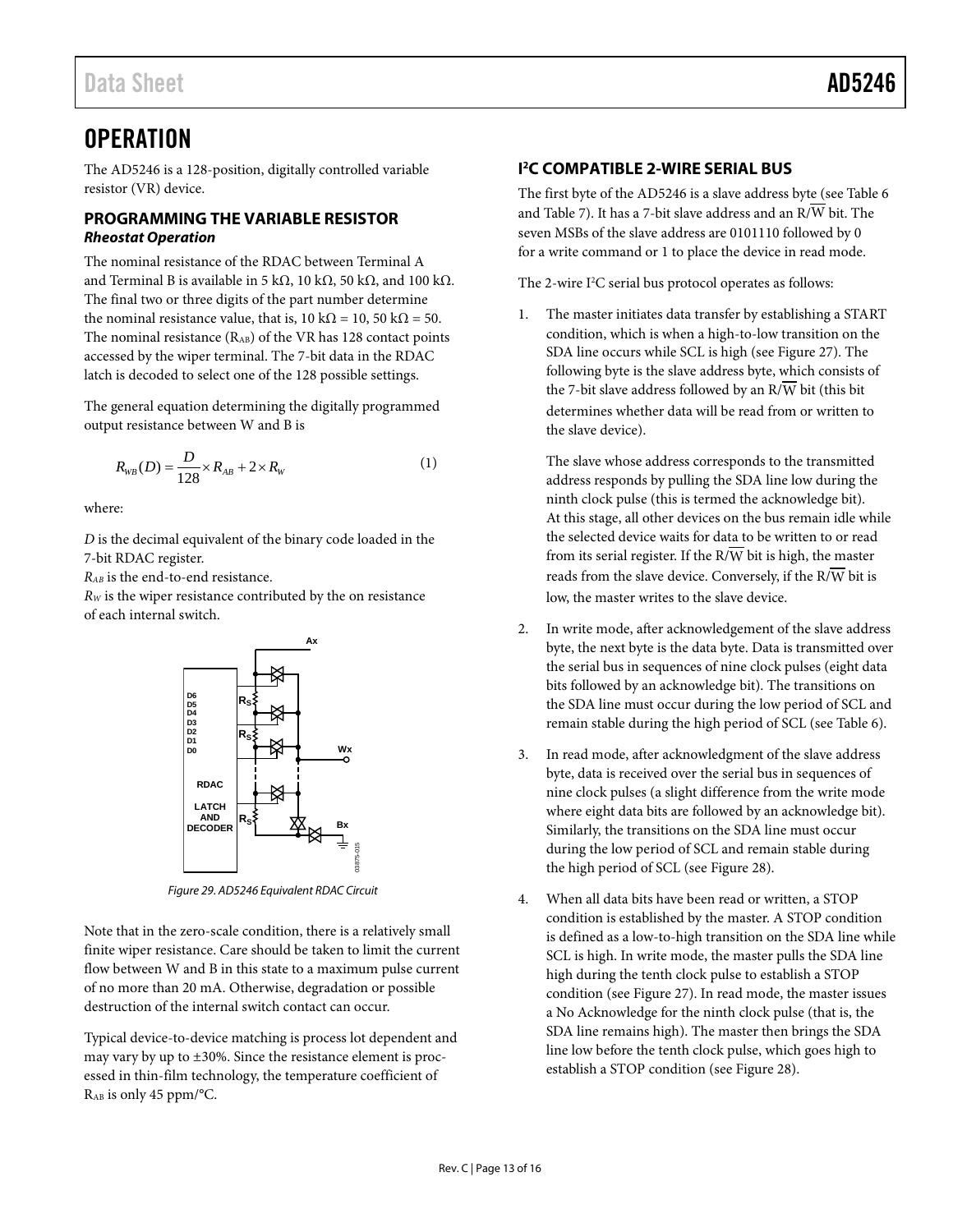A repeated write function gives the user flexibility to update the RDAC output a number of times after addressing the part only once. For example, after the RDAC has acknowledged its slave address in write mode, the RDAC output updates on each successive byte. If different instructions are needed, the write/read mode has to start again with a new slave address and data byte. Similarly, a repeated read function of the RDAC is also allowed.

## <span id="page-13-0"></span>**LEVEL SHIFTING FOR BIDIRECTIONAL INTERFACE**

While most legacy systems may be operated at one voltage, a new component may be optimized at another. When two systems operate the same signal at two different voltages, proper level shifting is needed. For instance, one can use a 1.8 V E2 PROM to interface with a 5 V digital potentiometer. A level shifting scheme is needed to enable a bidirectional communication so that the setting of the digital potentiometer can be stored to and retrieved from the E2 PROM. [Figure 30](#page-13-5) shows one of the implementations. M1 and M2 can be any N channel signal FETs, or if  $V_{DD}$  falls below 2.5 V, M1 and M2 can be low threshold FETs such as the FDV301N.



<span id="page-13-5"></span>*Figure 30. Level Shifting for Operation at Different Potentials*

## <span id="page-13-1"></span>**ESD PROTECTION**

All digital inputs are protected with a series input resistor and parallel Zener ESD structures, as shown i[n Figure 31.](#page-13-6) This applies to the digital input pins SDA and SCL.



*Figure 31. ESD Protection of Digital Pins*

## <span id="page-13-6"></span><span id="page-13-2"></span>**TERMINAL VOLTAGE OPERATING RANGE**

The AD5246 V<sub>DD</sub> and GND power supply defines the boundary conditions for proper 3-terminal digital potentiometer operation. Supply signals present on Terminal B and Terminal W that exceed  $V_{DD}$  or GND are clamped by the internal forward biased diodes (see [Figure 32\)](#page-13-7).



<span id="page-13-7"></span>*Figure 32. Maximum Terminal Voltages Set by V<sub>DD</sub> and GND* 

## <span id="page-13-3"></span>**MAXIMUM OPERATING CURRENT**

At low code values, the user should be aware that due to low resistance values, the current through the RDAC may exceed the 5 mA limit. I[n Figure 33,](#page-13-8) a 5 V supply is placed on the wiper, and the current through Terminal W and Terminal B is plotted with respect to code. A line is also drawn denoting the 5 mA current limit. Note that at low code values (particularly for the 5 k $\Omega$  and 10 k $\Omega$  options), the current level increases significantly. Care should be taken to limit the current flow between W and B in this state to a maximum continuous current of 5 mA and a maximum pulse current of no more than 20 mA. Otherwise, degradation or possible destruction of the internal switch contacts can occur.



*Figure 33. Maximum Operating Current*

## <span id="page-13-8"></span><span id="page-13-4"></span>**POWER-UP SEQUENCE**

Since the ESD protection diodes limit the voltage compliance at Terminal B and Terminal W (se[e Figure 32\)](#page-13-7), it is important to power V<sub>DD</sub>/GND before applying any voltage to Terminal B and Terminal W; otherwise, the diode is forward biased such that  $V_{DD}$  is powered unintentionally and may affect the rest of the user's circuit. The ideal power-up sequence is in the following order: GND,  $V_{DD}$ , digital inputs, and then  $V_B/V_W$ . The relative order of powering  $V_B$  and  $V_W$  and the digital inputs is not important, providing they are powered after  $V_{DD}/GND$ .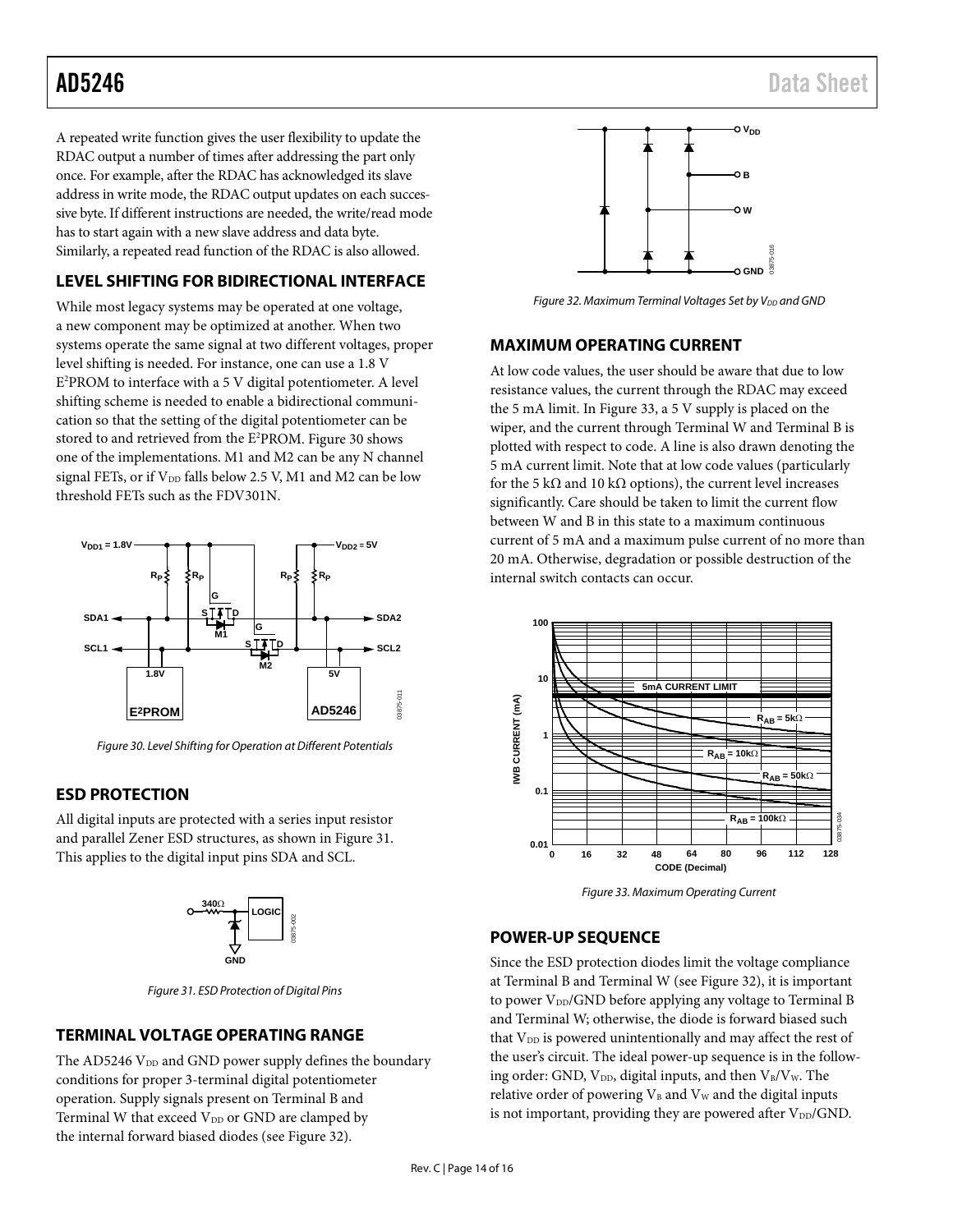## <span id="page-14-0"></span>**LAYOUT AND POWER SUPPLY BYPASSING**

It is a good practice to use a compact, minimum lead-length layout design. The leads to the inputs should be as direct as possible with a minimum conductor length. Ground paths should have low resistance and low inductance.

Similarly, it is good practice to bypass the power supplies with quality capacitors for optimum stability. Supply leads to the device should be bypassed with 0.01 µF to 0.1 µF disc or chip ceramic capacitors. Low ESR 1 µF to 10 µF tantalum or electrolytic capacitors should also be applied at the supplies to minimize any transient disturbance and low frequency ripple (see [Figure 34\)](#page-14-2). Note that the digital ground should also be joined remotely to the analog ground at one point to minimize the ground bounce.



*Figure 34. Power Supply Bypassing*

## <span id="page-14-2"></span><span id="page-14-1"></span>**CONSTANT BIAS TO RETAIN RESISTANCE SETTING**

For users who desire nonvolatility but cannot justify the additional cost for the EEMEM, the AD5246 may be considered as a low cost alternative by maintaining a constant bias to retain the wiper setting. The AD5246 was designed specifically with low power in mind, which allows low power consumption even in battery-operated systems. The graph in [Figure 35](#page-14-3) demonstrates the power consumption from a 3.4 V 450 mA/hr Li-ion cell phone battery, which is connected to the AD5246.

The measurement over time shows that the device draws approximately 1.3 µA and consumes negligible power. Over a course of 30 days, the battery was depleted by less than 2%, the majority of which is due to the intrinsic leakage current of the battery itself.



*Figure 35. Battery Operating Life Depletion*

<span id="page-14-3"></span>This demonstrates that constantly biasing the pot is not an impractical approach. Most portable devices do not require the removal of batteries for the purpose of charging. Although the resistance setting of the AD5246 will be lost when the battery needs replacement, such events occur rather infrequently, so that this inconvenience is justified by the lower cost and smaller size offered by the AD5246. If and when total power is lost, the user should be provided with a means to adjust the setting accordingly.